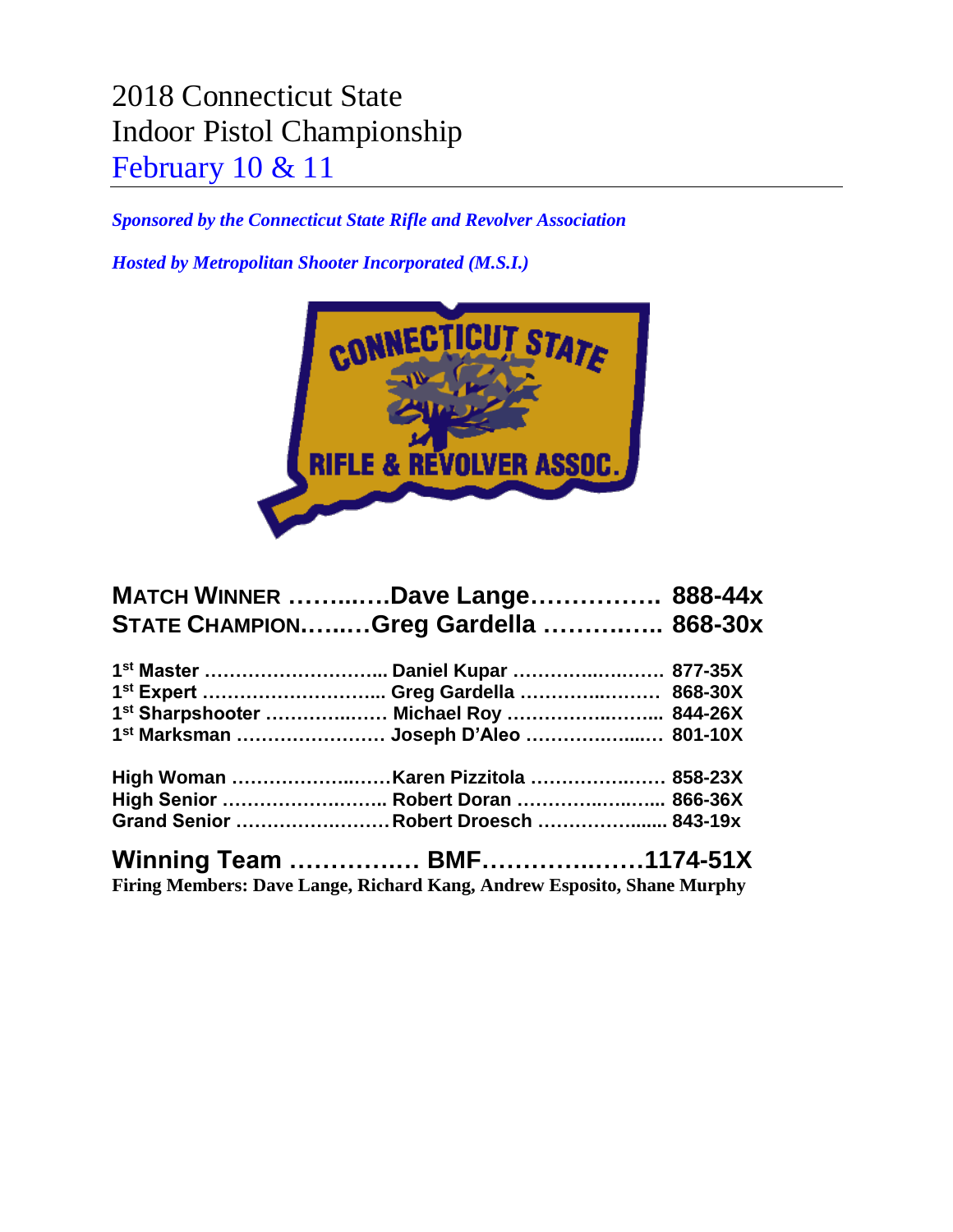| <b>Connecticut State Rifle &amp; Revolver Association</b>                                             |             |            |                         |                         |            |                           |                         |             |                         |                |            |                          |                |                   |    |
|-------------------------------------------------------------------------------------------------------|-------------|------------|-------------------------|-------------------------|------------|---------------------------|-------------------------|-------------|-------------------------|----------------|------------|--------------------------|----------------|-------------------|----|
| $OP = Open$ Winner, $SC = State$ Champion, $HW = High$ Women, $HS = High$ Senior, $GS = Grand$ Senior |             |            |                         |                         |            |                           |                         |             |                         |                |            |                          |                |                   |    |
| 151                                                                                                   |             | SLOW x     |                         |                         | <b>NMC</b> | $\pmb{\mathsf{x}}$        |                         | $TIMED$ $x$ |                         |                | $RAPID$ x  |                          |                | <b>AGG</b>        | Iх |
|                                                                                                       |             | <b>AGG</b> | $\pmb{\mathsf{x}}$      |                         | <b>AGG</b> | $\boldsymbol{\mathsf{x}}$ |                         | <b>AGG</b>  | $\pmb{\mathsf{x}}$      |                | <b>AGG</b> | $\pmb{\mathsf{x}}$       |                |                   |    |
| <b>HIGH MASTER</b>                                                                                    |             |            |                         |                         |            |                           |                         |             |                         |                |            |                          |                |                   |    |
| Lange, David                                                                                          | 1           | 193        | 6                       | <b>OP</b>               | 296        | 16                        | $\mathbf{1}$            | 200         | 11                      |                | 199        | 11                       | <b>OP</b>      | 888 44            |    |
| Setian, Steve                                                                                         |             | 184        | 3                       | 1                       | 293        | 13                        | <b>OP</b>               | 200         | 14                      |                | 198        | $\boldsymbol{8}$         | 1              | 875 38            |    |
| Murphy, Shane                                                                                         |             | 184        | $\overline{\mathbf{4}}$ |                         | 286        | 6                         |                         | 198         | 9                       | 1              | 199        | 11                       |                | 867 30            |    |
| Kang, Richard                                                                                         |             | 189        | 10                      |                         | 280        | 10                        |                         | 197         | 13                      | <b>OP</b>      | 200        | 11                       |                | 866 44            |    |
| Trudeau, Jon                                                                                          |             | 179        | 5                       |                         | 289        | 12                        |                         | 198         | 10                      |                | 197        | 6                        |                | 863 33            |    |
| Clark, Larry                                                                                          |             | 179        | $\overline{1}$          |                         | 288        | 13                        |                         | 200         | 11                      |                | 193        | 12                       |                | 860 37            |    |
| Valintakonis, Paul                                                                                    |             | 182        | $\mathbf{1}$            |                         | 282        | 10                        |                         | 199         | 14                      |                | 191        | 6                        |                | 854 31            |    |
| Norris, Donald                                                                                        |             | 176        | 3                       |                         | 288        | 5 <sub>l</sub>            |                         | 197         | $\overline{9}$          |                | 193        | 11                       |                | 854 28            |    |
| Lavoie, Michael                                                                                       |             | 181        | ω                       |                         | 276        | 5 <sup>1</sup>            |                         | 185         | 5 <sup>1</sup>          |                | 187        | 4                        |                | 829 17            |    |
| <b>MASTER</b>                                                                                         |             |            |                         |                         |            |                           |                         |             |                         |                |            |                          |                |                   |    |
| Kupar, Daniel                                                                                         | <b>OP</b>   | 193        | 8                       | $\overline{\mathbf{2}}$ | 291        | $\overline{9}$            | 4                       | 198         | 11                      | 7              | 195        | $\overline{7}$           | 1              | 877 35            |    |
| Petrotto, Charles                                                                                     | 6           | 183        | $\overline{2}$          | 1                       | 291        | 13                        | 1                       | 199         | 14                      | 1              | 199        | 11                       | $\overline{2}$ | 872 40            |    |
| Doran, Robert                                                                                         | 4           | 185        | $\overline{\mathbf{4}}$ | 4                       | 289        | $\overline{9}$            |                         | 197         | 15                      | 6              | 195        | $\boldsymbol{8}$         | <b>HS</b>      | 866 36            |    |
| Esposito, Andrew                                                                                      | 1           | 187        | $\overline{\mathbf{4}}$ |                         | 285        | 6                         | $6\phantom{1}$          | 198         | 9                       |                | 195        | $\overline{7}$           | 4              | 865 26            |    |
| Dimaso, Daniel                                                                                        | 5           | 185        | 3                       | 6                       | 287        | 13                        |                         | 195         | 8                       | $\overline{2}$ | 197        | 8                        | 5              | 864 32            |    |
| Fontaine, David                                                                                       |             | 182        | ω                       | 5                       | 288        | 13                        | 3                       | 199         | $\overline{5}$          | 4              | 195        | 10                       | 6              | 864 31            |    |
| Dracon, Nicholas                                                                                      | 7           | 183        | $\overline{c}$          | 7                       | 286        | 6                         | 5                       | 198         | 10                      |                | 191        | $\overline{7}$           | 7              | 858 25            |    |
| Pizzitola, Karen                                                                                      |             | 180        | $\overline{c}$          |                         | 284        | $\overline{\mathbf{4}}$   | $\overline{\mathbf{2}}$ | 199         | 13                      |                | 195        |                          | 4 <b>HW</b>    | 858 23            |    |
| Dejohn, Paul Jr                                                                                       |             | 181        | $\mathbf 0$             | 3                       | 291        | $\overline{\mathbf{4}}$   |                         | 192         | $\overline{7}$          |                | 191        | $\overline{7}$           |                | 855 18            |    |
| Moore, Christopher                                                                                    |             | 177        | $\overline{c}$          |                         | 284        | 13                        | $\overline{7}$          | 198         | $\overline{9}$          | 5              | 195        | 8                        |                | 854 32            |    |
| Richheimer, Steve                                                                                     | $\mathbf 2$ | 186        | $\overline{\mathbf{4}}$ |                         | 277        | $\overline{7}$            |                         | 195         | 4                       |                | 195        | 4                        |                | 853 19            |    |
| Savino, Frank                                                                                         |             | 179        | $\overline{c}$          |                         | 278        | 6                         |                         | 192         | 5 <sub>5</sub>          |                | 192        | 4                        |                | 841 17            |    |
| Federici, Louis                                                                                       |             | 175        | $\overline{2}$          |                         | 279        | $\overline{9}$            |                         | 194         | 4                       |                | 191        | 4                        |                | 839 19            |    |
| Lahah, Paul                                                                                           |             | 167        | $\overline{3}$          |                         | 281        | $\bf{8}$                  |                         | 193         | 6                       | 3              | 196        | $\overline{7}$           |                | 837 24            |    |
| Faulha, Matthew                                                                                       |             | 175        | $\mathbf{1}$            |                         | 279        | $\boldsymbol{9}$          |                         | 186         | 5 <sub>5</sub>          |                | 193        | 4                        |                | 833 19            |    |
| Miele, Sean                                                                                           | 3           | 186        | $\mathbf{1}$            |                         | 252        | $\bf{8}$                  |                         | 195         | 10                      |                | 191        | $\overline{7}$           |                | 824 26            |    |
| Tripputi, Peter                                                                                       |             | 177        | $\mathbf{1}$            |                         | 269        | 1                         |                         | 184         | 6                       |                | 188        | 6                        |                | 818 14            |    |
| Ingber, Al                                                                                            |             | 151        | $\overline{1}$          |                         | 268        | $\overline{1}$            |                         | 192         | 3                       |                | 190        | 6                        |                | 801 11            |    |
| Bedford, Daniel                                                                                       |             | 164        | $\mathbf{1}$            |                         | 266        | $\overline{4}$            |                         | 186         | $\mathbf{3}$            |                | 179        | $\overline{c}$           |                | 795 10            |    |
| Crebase, Joe                                                                                          |             | 163        | $\overline{0}$          |                         | 271        | $\mathbf{z}$              |                         | 180         | $\overline{\mathbf{4}}$ |                | 180        | $\overline{5}$           |                | 794 11            |    |
| Wiegleb, Reid                                                                                         |             | 181        | $\overline{6}$          |                         | 261        | $\overline{2}$            |                         | 185         | $\overline{4}$          |                | 164        | $\overline{3}$           |                | 791 15            |    |
| Valintakonis, David                                                                                   |             | 152        | $\overline{2}$          |                         | 260        | $\overline{3}$            |                         | 176         | ω                       |                | 190        | $\overline{\mathbf{4}}$  |                | 778 12            |    |
| Craemer, Brent                                                                                        |             | 156        | $\overline{0}$          |                         | 259        | 3                         |                         | 183         | 3                       |                | 178        | $\mathbf{1}$             |                | 776 7             |    |
| Lowe, Samuel                                                                                          |             | 154        | $\overline{0}$          |                         | 270        | $\mathbf{Z}$              |                         | 183         | $\overline{5}$          |                | 163        | 5                        |                | 770 12            |    |
| Andrade, Jennifer                                                                                     |             | 156        | $\mathbf{1}$            |                         | 254        | $\overline{2}$            |                         | 190         | 4                       |                | 170        | $\overline{\mathsf{o}}$  |                | 770 7             |    |
| Zatorowski, Jen                                                                                       |             | 152        | $\overline{c}$          |                         | 255        | $\overline{2}$            |                         | 183         | $\mathbf{3}$            |                | 178        | $\overline{\mathbf{4}}$  |                | 768 11            |    |
| Hubner, Nicholas                                                                                      |             | 170        | ن                       |                         | 254        | 1                         |                         | 172         | $\overline{2}$          |                | 168        | $\overline{c}$           |                | 764 8             |    |
| Phillips, Cyndie                                                                                      |             | 154        | $\overline{0}$          |                         | 246        | 1                         |                         | 183         | $\omega$                |                | 167        | $\overline{2}$           |                | 750 6             |    |
| Sendlein, Scott                                                                                       |             | 163        | $\overline{0}$          |                         | 218        | $\overline{0}$            |                         | 175         | $\overline{3}$          |                | 167        | $\overline{2}$           |                | 7235              |    |
| Sendlein, Kim                                                                                         |             | 143        | $\mathbf 0$             |                         | 221        | 1                         |                         | 172         | $\mathbf{1}$            |                | 175        | $\overline{c}$           |                | 711 4             |    |
| Andrade, Audra                                                                                        |             | 146        | $\mathbf{1}$            |                         | 244        | 1                         |                         | 150         | $\mathbf{1}$            |                | 162        | $\overline{2}$           |                | 7025              |    |
| Dow, Emily                                                                                            |             | 146        | $\mathbf{1}$            |                         | 228        | $\overline{0}$            |                         | 160         | $\mathbf{1}$            |                | 157        | ω                        |                | 691 5             |    |
| Jensen, Karina                                                                                        |             | 129        | $\mathbf 0$             |                         | 235        | $\overline{1}$            |                         | 159         | $\mathbf{1}$            |                | 168        | $\overline{\phantom{0}}$ |                | $691\overline{3}$ |    |
| Gonzalez, Katelyn                                                                                     |             | 124        | $\mathbf 0$             |                         | 232        | $\overline{O}$            |                         | 165         | $\overline{2}$          |                | 162        | $\mathbf 0$              |                | 683 2             |    |
| Bernardi, Anthony                                                                                     |             | 140        | $\mathbf{1}$            |                         | 213        | $\overline{2}$            |                         | 145         | 1                       |                | 149        | $\mathbf 0$              |                | 647 4             |    |
| Bernardi, Doris                                                                                       |             | 127        | $\mathbf 0$             |                         | 216        | $\vert$                   |                         | 168         | 1                       |                | 126        | $\mathbf 0$              |                | 637 2             |    |
| Zittel, James                                                                                         |             | 118        | $\overline{0}$          |                         | 190        | $\mathbf{2}$              |                         | 140         | $\overline{0}$          |                | 157        | $\overline{2}$           |                | 605 4             |    |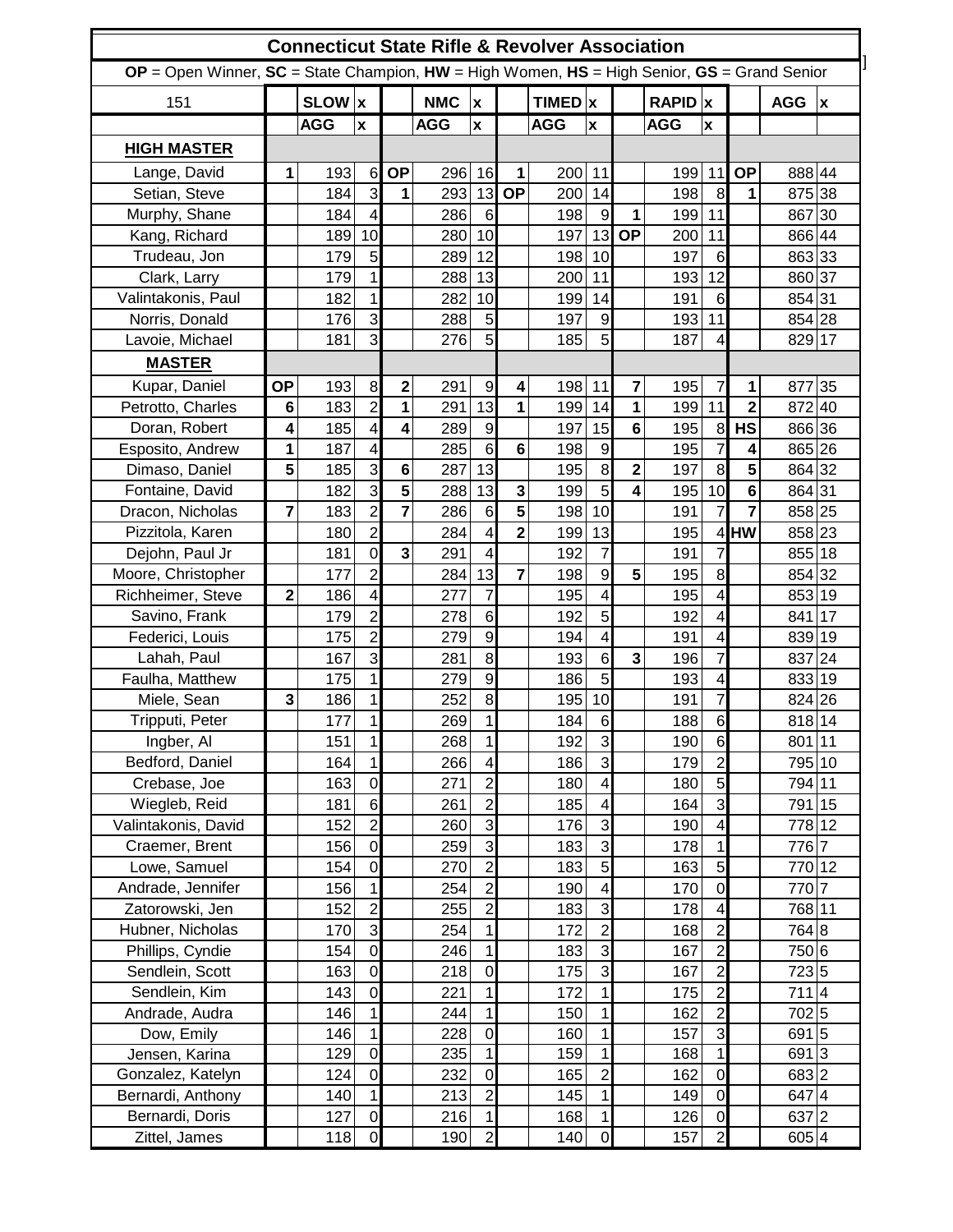| <b>Connecticut State Rifle &amp; Revolver Association</b>                                             |                         |            |                                         |                |            |                                  |                         |             |                              |                         |                         |                          |                |                  |              |
|-------------------------------------------------------------------------------------------------------|-------------------------|------------|-----------------------------------------|----------------|------------|----------------------------------|-------------------------|-------------|------------------------------|-------------------------|-------------------------|--------------------------|----------------|------------------|--------------|
| $OP = Open$ Winner, $SC = State$ Champion, $HW =$ High Women, $HS =$ High Senior, $GS =$ Grand Senior |                         |            |                                         |                |            |                                  |                         |             |                              |                         |                         |                          |                |                  |              |
| 151                                                                                                   |                         | SLOW x     |                                         |                | <b>NMC</b> | $\boldsymbol{\mathsf{x}}$        |                         | $TIMED$ $x$ |                              |                         | $RAPID$ $x$             |                          |                | <b>AGG</b>       | $\mathbf{x}$ |
| <b>EXPERT</b>                                                                                         |                         |            |                                         |                |            |                                  |                         |             |                              |                         |                         |                          |                |                  |              |
| Gardella, Greg                                                                                        | $\overline{\mathbf{2}}$ | 187        | 6                                       | 1              | 294        | 11                               | 5                       | 195         | 10                           |                         | 192                     | 3                        | <b>SC</b>      | 868 30           |              |
| Wojcoski, Stanley                                                                                     |                         | 178        | $\mathbf{1}$                            | $\overline{2}$ | 285        | 9                                | 4                       | 196         | 6                            | 1                       | 198                     | 8                        | $\overline{2}$ | 857 24           |              |
| Fallon, Frank J                                                                                       |                         | 175        | 5                                       | 5              | 284        | $\overline{3}$                   | 1                       | 197         | $\overline{9}$               | $\overline{\mathbf{2}}$ | 197                     | $\mathsf g$              | 3              | 853 26           |              |
| Barakat, Moe                                                                                          | 7                       | 180        | $\mathbf 0$                             | 4              | 284        | $\overline{7}$                   | 6                       | 194         | 8                            | 9                       | 193                     | 10                       | 4              | 851 25           |              |
| Druckrey, William                                                                                     | 1                       | 191        | $\overline{7}$                          |                | 279        | $\overline{5}$                   | $\overline{9}$          | 193         | 10                           |                         | 187                     | $\overline{\mathbf{4}}$  | 5              | 850 26           |              |
| Brown, Kate                                                                                           | 3                       | 182        | ω                                       | 3              | 285        | 6                                |                         | 182         | 10                           | 5                       | 194                     | 8                        | 6              | 843 27           |              |
| Droesch, Robert                                                                                       | 5                       | 181        | $\overline{2}$                          |                | 279        | $\overline{5}$                   |                         | 191         | $\overline{7}$               |                         | 192                     | 5                        | <b>GS</b>      | 843 19           |              |
| Moran, Chris                                                                                          |                         | 174        | $\mathbf{1}$                            | 7              | 281        | $\bf{8}$                         | $\overline{\mathbf{2}}$ | 196         | $\bf{8}$                     |                         | 191                     | 6                        | 8              | 842 23           |              |
| Joyce, Robert P.                                                                                      |                         | 177        | $\mathbf{1}$                            |                | 279        | 6                                |                         | 191         | 5                            | 4                       | 194                     | 8                        | 9              | 841 20           |              |
| Jacovino, Edward                                                                                      |                         | 175        | 4                                       | 9              | 280        | $\overline{5}$                   |                         | 193         | 4                            |                         | 193                     | 6                        |                | 841 19           |              |
| Korpiewski, David                                                                                     | 8                       | 180        | $\mathbf 0$                             |                | 277        | 5 <sup>1</sup>                   | 8                       | 194         | 5                            |                         | 189                     | 5                        |                | 840 15           |              |
| Mandel, Janice                                                                                        | 6                       | 180        | $\overline{2}$                          |                | 279        | $\overline{9}$                   |                         | 191         | $\bf{8}$                     |                         | 186                     | $\mathbf 1$              |                | 836 20           |              |
| Cavedon, David                                                                                        | 9                       | 179        | $\overline{\mathbf{4}}$                 |                | 276        | $\overline{\mathbf{4}}$          |                         | 191         | 4                            |                         | 190                     | 3                        |                | 836 15           |              |
| Lacey, Kent                                                                                           | 4                       | 181        | 4                                       | 8              | 281        | 6                                |                         | 191         | 4                            |                         | 181                     | $\overline{7}$           |                | 834 21           |              |
| Sirois, Richard                                                                                       |                         | 168        | $\overline{2}$                          | 6              | 282        | 13                               |                         | 189         | $\overline{7}$               | 7                       | 194                     | $6\phantom{a}$           |                | 833 28           |              |
| Grace, William                                                                                        |                         | 169        | $\overline{2}$                          |                | 277        | $\bf{8}$                         |                         | 190         | $6\phantom{1}6$              | 3                       | 197                     | $\overline{7}$           |                | 833 23           |              |
| Monty, John                                                                                           |                         | 169        | ω                                       |                | 280        | $\overline{5}$                   |                         | 193         | $\bf{8}$                     |                         | 191                     | ω                        |                | 833 19           |              |
| Schofield, Lorraine                                                                                   |                         | 172        | $\mathbf{1}$                            |                | 274        | $\overline{6}$                   | $\overline{\mathbf{r}}$ | 194         | $\overline{7}$               |                         | 192                     | $\overline{3}$           |                | 832 17           |              |
| Reineke, Edward                                                                                       |                         | 178        | 4                                       |                | 266        | <u>კ</u>                         | $\overline{3}$          | 196         | $6 \mid$                     |                         | 191                     | $\mathsf g$              |                | 831 22           |              |
| Moore, Mandi                                                                                          |                         | 168        | $\mathbf 0$                             |                | 278        | 5                                |                         | 193         | $\bf{8}$                     |                         | 192                     | 6                        |                | 831 19           |              |
| Olsen, Charles                                                                                        |                         | 174        | $\mathbf 0$                             |                | 279        | $\overline{\mathbf{4}}$          |                         | 191         | 6                            |                         | 187                     | 3                        |                | 831 13           |              |
| Williams, Brian                                                                                       |                         | 171        | $\overline{2}$                          |                | 271        | $\overline{3}$                   |                         | 191         | $\overline{2}$               | 8                       | 194                     | 5                        |                | 827 12           |              |
| Joyce, Robert                                                                                         |                         | 179        | $\mathbf 0$                             |                | 278        | $\overline{\mathbf{4}}$          |                         | 187         | $\overline{3}$               |                         | 181                     | $\overline{2}$           |                | 825 9            |              |
| Silvia, D Keith                                                                                       |                         | 176        | $\overline{c}$                          |                | 270        | <u>კ</u>                         |                         | 186         | 6                            |                         | 192                     | 4                        |                | 824 15           |              |
| Rickson, Stephen                                                                                      |                         | 167        | $\mathbf{1}$                            |                | 274        | $\overline{3}$                   |                         | 188         | 5 <sup>1</sup>               | 6                       | 194                     | $\overline{7}$           |                | 823 16           |              |
| Chicoine, Andre                                                                                       |                         | 164        | $\mathbf{1}$                            |                | 272        | 6                                |                         | 190         | 5 <sup>1</sup>               |                         | 192                     | $\overline{5}$           |                | 818 17           |              |
| Hyatt, David                                                                                          |                         | 167        | $\mathbf{1}$                            |                | 278        | $\overline{3}$                   |                         | 181         | $\overline{2}$               |                         | 191                     | 8                        |                | 817 14           |              |
| Ohm, William                                                                                          |                         | 169        | $\overline{2}$                          |                | 278        | $6 \overline{}$                  |                         | 188         | $\overline{5}$               |                         | 181                     | $\overline{\mathbf{A}}$  |                | 816 17           |              |
| Berman, Gary                                                                                          |                         | 171        | $\overline{\mathbf{4}}$                 |                | 269        | ω                                |                         | 192         | $\overline{4}$               |                         | 184                     | $\overline{2}$           |                | 816 13           |              |
| Grant, Robert III                                                                                     |                         | 169        | $\overline{c}$                          |                | 271        | $\mathbf{3}$                     |                         | 191         | 6                            |                         | 184                     | 5                        |                | 815 16           |              |
|                                                                                                       |                         | 172        | ω                                       |                | 258        | $\overline{2}$                   |                         | 193         | 6                            |                         | 191                     | 5                        |                | 814 16           |              |
| Power, Jeffrey Jr<br>Gilberti, Michael                                                                |                         | 168        | $\mathbf{1}$                            |                | 270        | 3                                |                         | 191         | $\overline{9}$               |                         |                         |                          |                | 814 15           |              |
|                                                                                                       |                         |            | $\overline{2}$                          |                |            | $\overline{6}$                   |                         |             | ω                            |                         | 185                     | $\overline{2}$<br>5      |                |                  |              |
| Jacques, Mike                                                                                         |                         | 169        |                                         |                | 268        |                                  |                         | 187         | 5 <sub>l</sub>               |                         | 187                     |                          |                | 811 16           |              |
| Rickson, Matthew                                                                                      |                         | 168        | $\overline{0}$<br>$\overline{2}$        |                | 272        | 5 <sub>5</sub><br>$\overline{2}$ |                         | 184         | $\overline{5}$               |                         | 187                     | $\,$ 6<br>$\overline{7}$ |                | 811 16           |              |
| Stewart, Daniel                                                                                       |                         | 172        |                                         |                | 263        |                                  |                         | 184         |                              |                         | 190                     |                          |                | 809 16           |              |
| Breen, Joseph                                                                                         |                         | 173        | $\mathbf{1}$                            |                | 260        | $\mathbf{2}$                     |                         | 189         | 5 <sup>1</sup>               |                         | 182                     | $\overline{\mathbf{4}}$  |                | 804 12           |              |
| Messer, Timothy                                                                                       |                         | 146<br>177 | $\mathbf 0$<br>$\overline{\mathcal{A}}$ |                | 277        | $\bf{8}$<br>$\overline{6}$       |                         | 189<br>186  | $\overline{\mathbf{4}}$<br>3 |                         | 189<br>$\overline{173}$ | 5<br>$\overline{2}$      |                | 801 17           |              |
| Mathis, Kevin                                                                                         |                         |            | $\overline{0}$                          |                | 260        | 5 <sub>l</sub>                   |                         |             | $\overline{4}$               |                         |                         | 5                        |                | 796 15<br>791 14 |              |
| Bouchard, Gordon                                                                                      |                         | 159        | $\mathbf 0$                             |                | 272        | $\mathbf{3}$                     |                         | 179         |                              |                         | 181                     | 3                        |                |                  |              |
| Holzinger, John                                                                                       |                         | 167        | $\mathbf 0$                             |                | 265        | 1                                |                         | 167         | 4                            |                         | 182                     | $\overline{c}$           |                | 781 10           |              |
| Bill, Margaret                                                                                        |                         | 157        |                                         |                | 252        |                                  |                         | 188         | $\mathbf{3}$                 |                         | 180                     |                          |                | 7776             |              |
| Bates, Ted                                                                                            |                         | 154        | $\mathbf 0$                             |                | 244        | $\mathbf{3}$                     |                         | 185         | $\mathbf{2}$                 |                         | 181                     | 3                        |                | 764 8            |              |
| Carpenter, Raymond                                                                                    |                         | 140        | $\overline{c}$                          |                | 257        | $\overline{4}$                   |                         | 185         | $\overline{7}$               |                         | 181                     | $\overline{\mathbf{4}}$  |                | 763 17           |              |
| St. Pierre, Joseph                                                                                    |                         | 150        | $\overline{0}$                          |                | 250        | $\mathbf{2}$                     |                         | 183         | $\overline{\mathbf{4}}$      |                         | 178                     | $\overline{2}$           |                | 7618             |              |
| Pilosa, Paul                                                                                          |                         | 153        | $\mathbf 0$                             |                | 267        | $\overline{4}$                   |                         | 171         | $\mathbf{3}$                 |                         | 164                     | $\mathbf{1}$             |                | 755 8            |              |
| Dejohn, Paul Sr                                                                                       |                         | 142        | $\mathbf 0$                             |                | 261        | $\mathbf{3}$                     |                         | 173         | $\overline{0}$               |                         | 176                     | $\mathbf 0$              |                | 752 3            |              |
| Vollero, Cappy                                                                                        |                         | 63         | $\mathbf 0$                             |                | 154        | 1                                |                         | 114         | $\overline{0}$               |                         | 88                      | $\mathbf 0$              |                | 419 1            |              |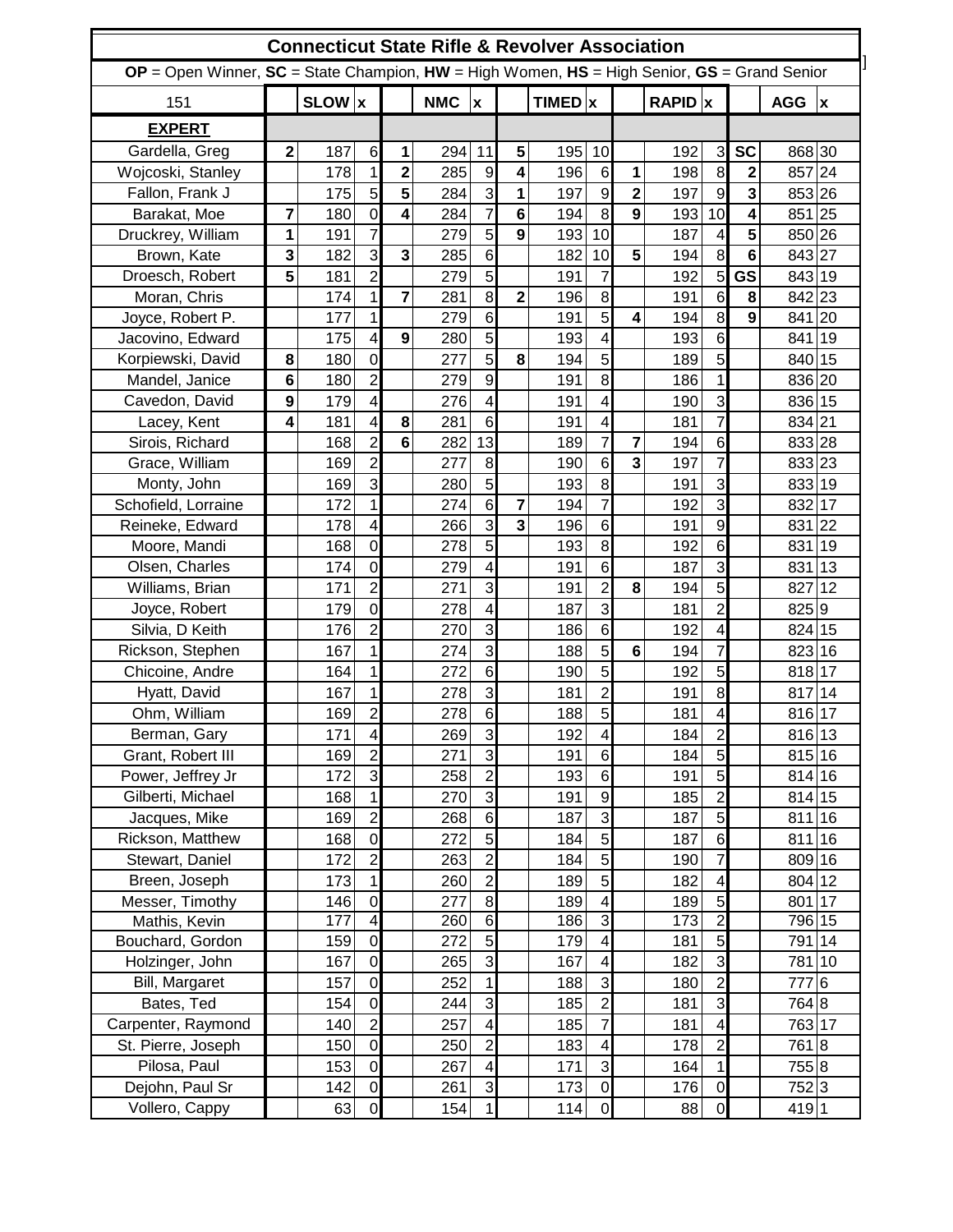|                                                                                                       |                         |            |                                  |                         |            |                         |                         | <b>Connecticut State Rifle &amp; Revolver Association</b> |                                           |                         |             |                         |                         |                   |  |
|-------------------------------------------------------------------------------------------------------|-------------------------|------------|----------------------------------|-------------------------|------------|-------------------------|-------------------------|-----------------------------------------------------------|-------------------------------------------|-------------------------|-------------|-------------------------|-------------------------|-------------------|--|
| $OP = Open$ Winner, $SC = State$ Champion, $HW = High$ Women, $HS = High$ Senior, $GS = Grand$ Senior |                         |            |                                  |                         |            |                         |                         |                                                           |                                           |                         |             |                         |                         |                   |  |
| 151                                                                                                   |                         | SLOW x     |                                  |                         | <b>NMC</b> | $\overline{\mathbf{x}}$ | $TIMED$ <sub>x</sub>    |                                                           |                                           |                         | $RAPID$ $x$ |                         |                         | $AGG$  x          |  |
| <b>SHARPSHOOTER</b>                                                                                   |                         |            |                                  |                         |            |                         |                         |                                                           |                                           |                         |             |                         |                         |                   |  |
| Roy, Michael                                                                                          | 5                       | 172        | $\mathbf{1}$                     | $\mathbf{1}$            | 283        | 9                       | $\mathbf{1}$            | 199                                                       | 9                                         | 5                       | 190         | $\overline{7}$          | $\mathbf{1}$            | 844 26            |  |
| Weisendanger, William                                                                                 |                         | 168        | $\mathbf 0$                      | $\overline{2}$          | 278        | $\overline{5}$          | $\overline{\mathbf{3}}$ | 193                                                       | $\overline{c}$                            | 3                       | 192         | $\overline{3}$          | $\overline{\mathbf{2}}$ | 831 10            |  |
| Huntley, Lenny                                                                                        | 4                       | 172        | $\overline{c}$                   |                         | 269        | $\overline{2}$          | $\overline{2}$          | 194                                                       | $\overline{7}$                            |                         | 189         | $\sigma$                | $\mathbf{3}$            | 824 17            |  |
| Brown, Carl                                                                                           |                         | 169        | $\overline{c}$                   |                         | 268        | $\overline{7}$          |                         | 191                                                       | $\overline{\mathbf{4}}$                   | 1                       | 193         | $6\phantom{1}$          | $\overline{\mathbf{4}}$ | 821 19            |  |
| Weglarz, Clayton                                                                                      |                         | 168        | $\mathbf{1}$                     | $\mathbf{3}$            | 277        | $\overline{5}$          | 5                       | 191                                                       | 5                                         |                         | 181         | $\overline{0}$          | $\overline{\mathbf{5}}$ | 817 11            |  |
| Quinn, James                                                                                          | $\overline{2}$          | 178        | $\overline{c}$                   |                         | 265        | 3                       |                         | 185                                                       | 3                                         |                         | 185         | $\overline{\mathbf{4}}$ |                         | 813 12            |  |
| Brogden, John                                                                                         |                         | 165        | $\overline{0}$                   | 5                       | 272        | $\overline{\mathbf{4}}$ | 4                       | 191                                                       | $\overline{5}$                            |                         | 184         | 3                       |                         | 812 12            |  |
| Barbetta, Philip                                                                                      |                         | 158        | $\mathbf{1}$                     |                         | 271        | 3                       |                         | 189                                                       | 5                                         | $\overline{2}$          | 193         | $\overline{3}$          |                         | 811 12            |  |
| Battista, Tom                                                                                         |                         | 166        | $\overline{2}$                   |                         | 265        | $\overline{7}$          |                         | 186                                                       | $6\phantom{1}6$                           |                         | 189         | 3                       |                         | 806 18            |  |
| Lakas, Samuel                                                                                         |                         | 156        | $\overline{0}$                   |                         | 266        | $\overline{5}$          |                         | 190                                                       | 3                                         | $\overline{\mathbf{4}}$ | 191         | 3                       |                         | 803 11            |  |
| Sullivan, Brian                                                                                       | 1                       | 179        | $\overline{\mathbf{4}}$          |                         | 269        | $\overline{c}$          |                         | 169                                                       | $\overline{4}$                            |                         | 183         | 1                       |                         | 800 11            |  |
| Ordway, Thomas                                                                                        |                         | 154        | $\mathbf{1}$                     | $\overline{\mathbf{4}}$ | 272        | $\overline{9}$          |                         | 182                                                       | $\overline{2}$                            |                         | 189         | 5                       |                         | 797 17            |  |
| Wheeler, Stanley                                                                                      |                         | 164        | $\overline{2}$                   |                         | 266        | 9                       |                         | 184                                                       | $\mathbf{1}$                              |                         | 183         | $\overline{2}$          |                         | 797 14            |  |
| Watson, Daniel                                                                                        |                         | 164        | $\mathbf{1}$                     |                         | 269        | $\overline{2}$          |                         | 187                                                       | 3                                         |                         | 177         | $\mathbf{1}$            |                         | $797\overline{7}$ |  |
| Gramelis, Michael                                                                                     | $\mathbf{3}$            | 173        | $\overline{0}$                   |                         | 256        | $\overline{0}$          |                         | 188                                                       | $\overline{4}$                            |                         | 179         | 3                       |                         | 796 7             |  |
| Reddy, Mahesh                                                                                         |                         | 164        | $\overline{0}$                   |                         | 266        | 3                       |                         | 173                                                       | 5                                         |                         | 179         | 4                       |                         | 782 12            |  |
| Wojdyla, Robert                                                                                       |                         | 168        | $\mathbf 0$                      |                         | 261        | $\overline{\mathbf{4}}$ |                         | 180                                                       | $\mathbf{1}$                              |                         | 167         | $\overline{0}$          |                         | 7765              |  |
| King, Robert                                                                                          |                         | 169        | $\mathbf{1}$                     |                         | 237        | $\overline{2}$          |                         | 185                                                       | 3                                         |                         | 184         | 5                       |                         | 775 11            |  |
|                                                                                                       |                         |            | $\overline{0}$                   |                         |            | $6\phantom{1}6$         |                         | 182                                                       | $\overline{\mathbf{4}}$                   |                         | 175         | 2                       |                         | 755 12            |  |
| Bergeron, Ryan<br>Montana, Michael                                                                    |                         | 139        | $\overline{0}$                   |                         | 259        | 3                       |                         | 174                                                       | $\overline{0}$                            |                         | 183         | 4                       |                         | 753 7             |  |
|                                                                                                       |                         | 148<br>154 | $\mathbf{1}$                     |                         | 248<br>237 | $\mathbf{1}$            |                         | 178                                                       | 3                                         |                         | 178         | $\overline{2}$          |                         | 747 7             |  |
| Cook, Richard<br>Maronich, Mike                                                                       |                         |            | $\overline{2}$                   |                         |            | $\mathbf{1}$            |                         | 143                                                       |                                           |                         | 181         | $\overline{2}$          |                         | 745 9             |  |
|                                                                                                       |                         | 160        | $\overline{2}$                   |                         | 261<br>245 | $\overline{c}$          |                         | 175                                                       | $\overline{\mathbf{4}}$<br>$\overline{2}$ |                         | 173         | 5                       |                         | 744 11            |  |
| Donovan, Paul                                                                                         |                         | 151        |                                  |                         |            | $\overline{c}$          |                         |                                                           | 3                                         |                         |             | $\overline{2}$          |                         | 740 8             |  |
| Edgecomb, Robert                                                                                      |                         | 136        | $\mathbf{1}$                     |                         | 253        | $\overline{2}$          |                         | 179                                                       | $\overline{0}$                            |                         | 172         | 1                       |                         | 717 3             |  |
| Mallick, Karl                                                                                         |                         | 154        | $\overline{0}$<br>$\overline{0}$ |                         | 235        | $\overline{0}$          |                         | 161                                                       | $\mathbf{1}$                              |                         | 167         | $\overline{2}$          |                         |                   |  |
| Harold, Paul                                                                                          |                         | 153        |                                  |                         | 224        |                         |                         | 149                                                       |                                           |                         | 160         |                         |                         | 6863              |  |
| <b>MARKSMAN</b>                                                                                       |                         |            |                                  |                         |            |                         |                         |                                                           |                                           |                         |             |                         |                         |                   |  |
| D'Aleo, Joseph                                                                                        | 6                       | 162        | $\overline{0}$                   | 2                       | 265        | $\overline{3}$          | 4                       | 184                                                       | $\mathbf{2}$                              | 2                       | 190         | 5 <sub>5</sub>          | 1                       | 801 10            |  |
| Joyce, John                                                                                           | 3                       | 166        | $\overline{0}$                   | 1                       | 269        | $\mathbf{1}$            | $\overline{\mathbf{3}}$ | 185                                                       | 5                                         |                         | 180         | $\overline{\mathbf{4}}$ | $\overline{2}$          | 800 10            |  |
| Meyer, Roy                                                                                            | $\overline{\mathbf{4}}$ | 163        | $\overline{c}$                   | $\overline{\mathbf{4}}$ | 262        | $\mathbf{1}$            | 1                       | 191                                                       | $\overline{\mathbf{4}}$                   |                         | 182         | $\overline{c}$          | 3                       | 7989              |  |
| Commisso, Joe                                                                                         | 1                       | 170        | $\mathbf{1}$                     |                         | 257        | $\overline{\mathbf{4}}$ |                         | 182                                                       | $\overline{\mathbf{4}}$                   |                         | 178         | $\overline{\mathbf{4}}$ | 4                       | 787 13            |  |
| Krasnicki, Henry                                                                                      | $\overline{\mathbf{2}}$ | 167        | $\overline{\mathbf{4}}$          | 5                       | 261        | 5                       |                         | 171                                                       | 3                                         | 5                       | 187         | $\mathbf{3}$            | 5                       | 786 15            |  |
| Campione, Roxanne                                                                                     |                         | 148        | $\overline{0}$                   |                         | 261        | $\overline{\mathbf{4}}$ | $\bf 6$                 | 182                                                       | 4                                         | $\mathbf{3}$            | 187         | $6\phantom{1}$          | $6\phantom{1}$          | 778 14            |  |
| Dilalla, Gary                                                                                         |                         | 142        | $\mathbf 0$                      | $\bf 6$                 | 261        | $\overline{\mathbf{4}}$ | $\overline{\mathbf{2}}$ | 186                                                       | 5                                         | $\overline{\mathbf{4}}$ | 187         | 3                       |                         | 776 12            |  |
| Gregory, John                                                                                         |                         | 156        | $\mathbf{1}$                     | $\overline{\mathbf{3}}$ | 262        | $\overline{7}$          | $5\phantom{.0}$         | 183                                                       | $6\phantom{1}$                            |                         | 174         | $\overline{c}$          |                         | 775 16            |  |
| Dupre, Michael                                                                                        |                         | 150        | $\overline{c}$                   |                         | 253        | $\overline{\mathbf{4}}$ |                         | 181                                                       | $\overline{c}$                            | 1                       | 190         | $\,$ 6                  |                         | 774 14            |  |
| Gurchik, Lynn                                                                                         |                         | 156        | $\mathbf{1}$                     |                         | 257        | $\overline{c}$          |                         | 178                                                       | $\mathbf{1}$                              |                         | 176         | 4                       |                         | 7678              |  |
| Brayen, Cameron                                                                                       |                         | 145        | $\overline{0}$                   |                         | 258        | $\overline{c}$          |                         | 179                                                       | 5                                         |                         | 177         | $\mathbf 0$             |                         | 759 7             |  |
| Woycik, Walter                                                                                        |                         | 151        | $\mathbf{1}$                     |                         | 249        | $\overline{\mathbf{4}}$ |                         | 182                                                       | $\overline{\mathbf{4}}$                   |                         | 173         | $\overline{\mathbf{c}}$ |                         | 755 11            |  |
| Kusma, Bill                                                                                           |                         | 159        | $\overline{0}$                   |                         | 238        | $\mathbf{1}$            |                         | 171                                                       | $\overline{c}$                            | $6\phantom{1}$          | 182         | $\mathbf{3}$            |                         | 750 6             |  |
| Holmquist, Eric                                                                                       |                         | 143        | $\mathbf 0$                      |                         | 248        | $\mathbf 0$             |                         | 177                                                       | $\overline{c}$                            |                         | 178         | $\overline{\mathbf{4}}$ |                         | 746 6             |  |
| Fagerquist, Eric                                                                                      |                         | 135        | $\mathbf{1}$                     |                         | 253        | $\mathbf{1}$            |                         | 171                                                       | $\mathbf{1}$                              |                         | 176         | $\overline{2}$          |                         | 735 5             |  |
| Hohenleitner, Ralph                                                                                   |                         | 147        | $\mathbf{1}$                     |                         | 241        | 6                       |                         | 180                                                       | $\overline{c}$                            |                         | 166         | $\overline{2}$          |                         | 734 11            |  |
| Cagle, Keith                                                                                          |                         | 153        | $\mathbf{1}$                     |                         | 228        | $\mathbf{1}$            |                         | 176                                                       | $\mathbf 0$                               |                         | 166         | $\overline{3}$          |                         | 723 5             |  |
| Albert, Chris                                                                                         |                         | 139        | $\overline{0}$                   |                         | 232        | 3                       |                         | 178                                                       | $\mathbf{1}$                              |                         | 172         | ω                       |                         | 721 7             |  |
| Alberto, Jesse                                                                                        |                         | 145        | $\mathbf 0$                      |                         | 242        | $\mathbf 0$             |                         | 160                                                       | $\mathbf 0$                               |                         | 157         | $\overline{0}$          |                         | 704 0             |  |
| Lareau, Jeffrey                                                                                       |                         | 152        | $\overline{0}$                   |                         | 222        | $\overline{2}$          |                         | 177                                                       | $\mathbf 0$                               |                         | 151         | $\mathbf 0$             |                         | 702 2             |  |
| Barnes, Stanley                                                                                       |                         | 138        | $\overline{2}$                   |                         | 236        | $\overline{c}$          |                         | 158                                                       | $\overline{2}$                            |                         | 159         | $\mathbf 0$             |                         | 691 6             |  |
| Tani, Peter                                                                                           | 5                       | 162        | $\mathbf{1}$                     |                         | 214        | $\mathbf{2}$            |                         | 149                                                       | $\mathbf{3}$                              |                         | 162         | $\mathbf 0$             |                         | 687 6             |  |
| Santos, Philip                                                                                        |                         | 139        | $\mathbf 0$                      |                         | 224        | $\overline{c}$          |                         | 148                                                       | $\mathbf{1}$                              |                         | 173         | 1                       |                         | 684 4             |  |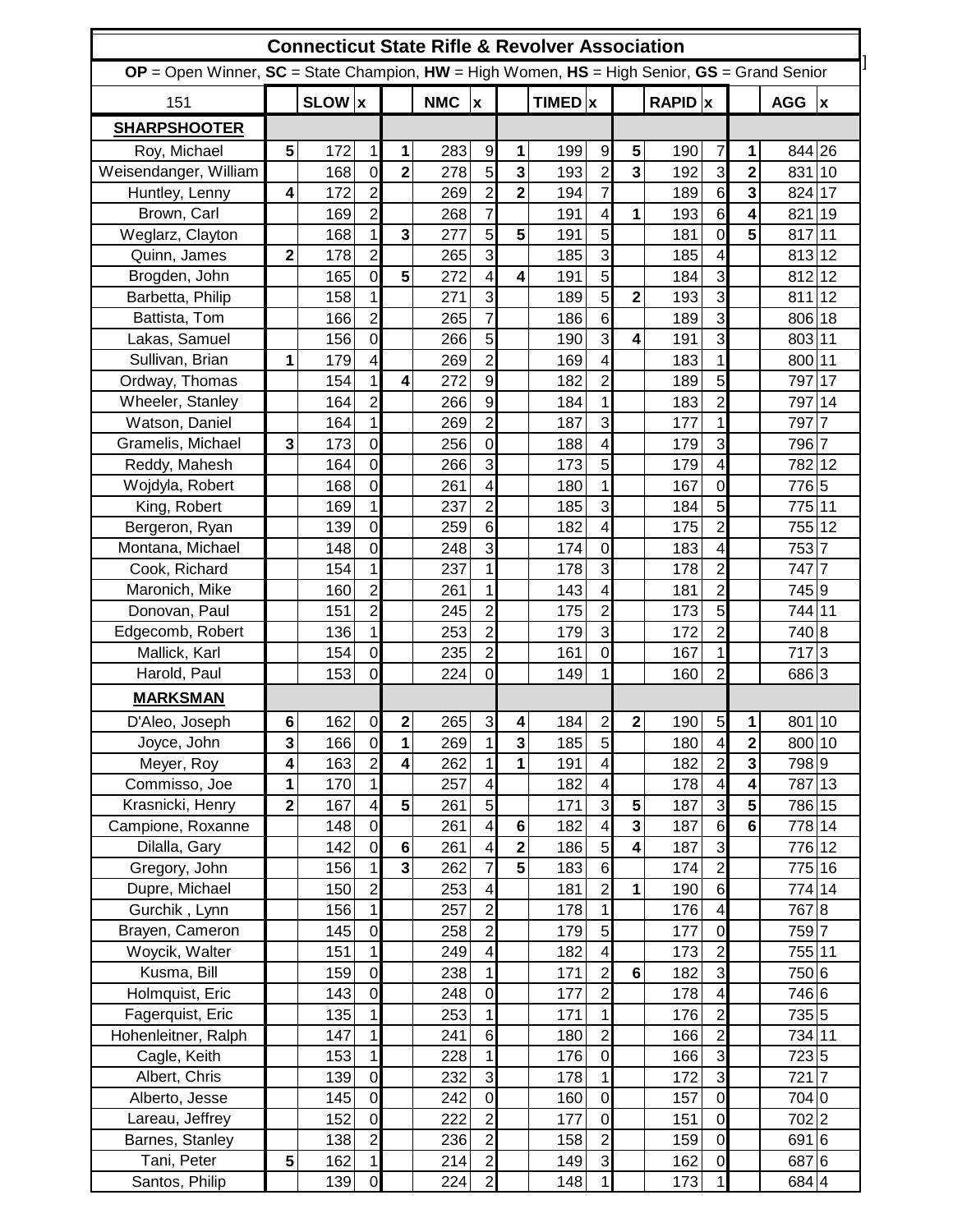| <b>Connecticut State Rifle &amp; Revolver Association</b>                                         |  |               |          |  |            |                |  |                      |                |  |           |          |  |            |              |
|---------------------------------------------------------------------------------------------------|--|---------------|----------|--|------------|----------------|--|----------------------|----------------|--|-----------|----------|--|------------|--------------|
| $OP = Open$ Winner, $SC = State$ Champion, HW = High Women, HS = High Senior, $GS = Grand$ Senior |  |               |          |  |            |                |  |                      |                |  |           |          |  |            |              |
| 151                                                                                               |  | <b>SLOW</b> x |          |  | <b>NMC</b> | <b>x</b>       |  | $TIMED$ <sub>x</sub> |                |  | $RAPID$ x |          |  | <b>AGG</b> | $\mathbf{X}$ |
| Shimp, Alan                                                                                       |  | 128           |          |  | 233        | 3              |  | 134                  | 0              |  | 178       |          |  | 673 6      |              |
| Crebase, Joan                                                                                     |  | 135           |          |  | 223        | $\Omega$       |  | 159                  |                |  | 141       |          |  | 658 3      |              |
| Dittus, Stephan                                                                                   |  | 94            | $\Omega$ |  | 218        |                |  | 168                  | $\overline{2}$ |  | 173       |          |  | 6534       |              |
| Keating White, Sharon                                                                             |  | 126           | $\Omega$ |  | 204        | $\Omega$       |  | 160                  | $\overline{2}$ |  | 163       |          |  | 653 3      |              |
| Overbaugh, Philip                                                                                 |  | 132           |          |  | 192        |                |  | 159                  |                |  | 167       |          |  | 650 7      |              |
| Osland, Ketil                                                                                     |  | 112           | $\Omega$ |  | 220        | $\overline{2}$ |  | 164                  | $\Omega$       |  | 147       |          |  | 643 3      |              |
| Juhas, Barbara                                                                                    |  | 104           | $\Omega$ |  | 214        |                |  | 168                  | $\Omega$       |  | 152       | 3        |  | 638 4      |              |
| Schroeder, Devner                                                                                 |  | 112           | $\Omega$ |  | 227        | $\overline{2}$ |  | 166                  | $\Omega$       |  | 133       |          |  | 6383       |              |
| Dennis, Eric                                                                                      |  | 108           | $\Omega$ |  | 185        | $\overline{2}$ |  | 95                   | $\Omega$       |  | 147       | $\Omega$ |  | 535 2      |              |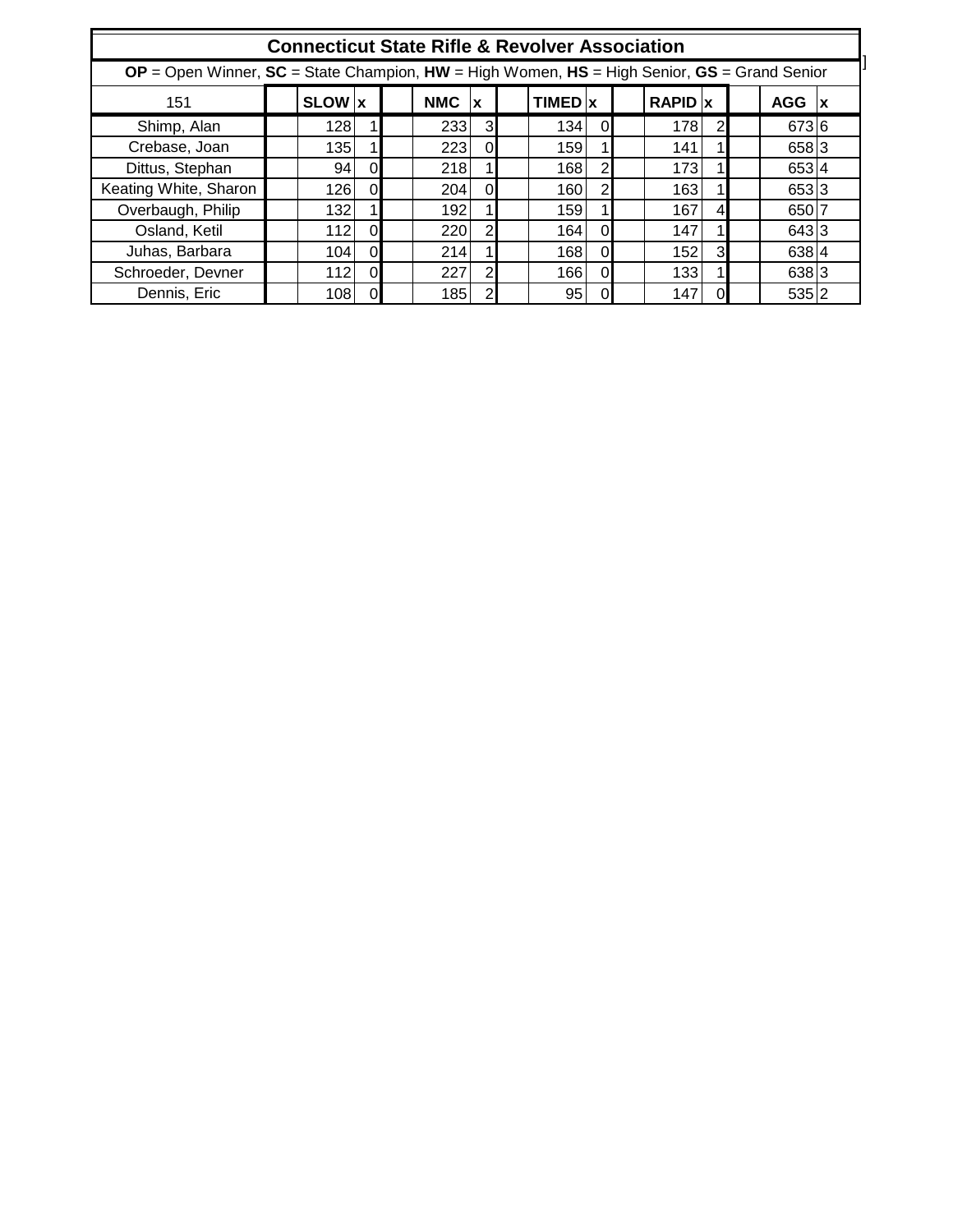|                       | 2018 Connecticut Indoor State Championship Team Results |                 |                               |                    |           |           |                    |                 |                  |           |                  |                  |                                  |  |
|-----------------------|---------------------------------------------------------|-----------------|-------------------------------|--------------------|-----------|-----------|--------------------|-----------------|------------------|-----------|------------------|------------------|----------------------------------|--|
|                       |                                                         |                 |                               | February 10 & 11   |           |           |                    |                 |                  |           |                  |                  |                                  |  |
| <b>Class</b>          | <b>Place</b>                                            |                 | <b>Team Name</b>              | <b>Name</b>        | Class     | <b>SF</b> | $\pmb{\mathsf{x}}$ | <b>TF</b>       | $\pmb{\chi}$     | <b>RF</b> | X                | <b>AGG</b>       | <b>AGG</b><br>$\pmb{\mathsf{x}}$ |  |
| <b>High Mstr/Mstr</b> | $\overline{\mathbf{w}}$                                 | <b>BMF</b>      |                               |                    |           |           |                    |                 |                  |           |                  | 1174             | 51                               |  |
|                       |                                                         |                 |                               | Lange, David       | НM        | 96        | 4                  | 100             | 10               | 100       | $\,6\,$          | 296              | 20                               |  |
|                       |                                                         |                 |                               | Kang, Richard      | <b>HM</b> | 96        | 2                  | 99              | 4                | 99        | $\overline{4}$   | 294              | 10                               |  |
|                       |                                                         |                 |                               | Esposito, Andrew   | <b>MA</b> | 97        | 2                  | 99              | 6                | 97        | 3 <sup>1</sup>   | 293              | 11                               |  |
|                       |                                                         |                 |                               | Murphy, Shane      | <b>HM</b> | 95        | 2                  | 99              | 5                | 97        | $\mathbf{3}$     | 291              | 10                               |  |
|                       |                                                         |                 | <b>Pea Shooters</b>           |                    |           |           |                    |                 |                  |           |                  | 1157             | 47                               |  |
|                       |                                                         |                 |                               | Valintakonis, Paul | <b>HM</b> | 95        | 3                  | 99              | $\overline{7}$   | 98        | $\overline{7}$   | 292              | 17                               |  |
|                       |                                                         |                 |                               | Dimaso, Daniel     | <b>MA</b> | 92        | 1                  | 99              | 5                | 100       | 5                | 291              | 11                               |  |
|                       |                                                         |                 |                               | Fontaine, David    | MA        | 92        |                    | 99              | 4                | 96        | 5 <sub>5</sub>   | 287              | 10                               |  |
|                       |                                                         |                 |                               | Pizzitola, Karen   | <b>MA</b> | 93        | 2                  | 96              | 3                | 98        | $\overline{4}$   | 287              | 9                                |  |
|                       |                                                         |                 | <b>Pachaug Gold</b>           |                    |           |           |                    |                 |                  |           |                  | 1152             | 42                               |  |
|                       |                                                         |                 |                               | Brown, Kate        | EX        | 96        | $\overline{c}$     | 97              | 3                | 99        | $\overline{7}$   | 292              | 12                               |  |
|                       |                                                         |                 |                               | Trudeau, Jon       | <b>HM</b> | 94        | 3                  | 96              | 4                | 100       | $6\phantom{1}$   | 290              | 13                               |  |
|                       |                                                         |                 |                               | Gardella, Greg     | EX        | 95        | 5                  | 98              | 6                | 94        | 1                | 287              | 12                               |  |
|                       |                                                         |                 |                               | Droesch, Robert    | EX        | 92        | 1                  | $\overline{97}$ | $\overline{c}$   | 94        | 2                | 283              | $\overline{5}$                   |  |
|                       |                                                         | <b>ATS</b>      |                               |                    | 0         |           |                    |                 |                  |           |                  | 1141             | 33                               |  |
|                       |                                                         |                 |                               | Doran, Robert      | <b>MA</b> | 90        |                    | 99              | $\overline{4}$   | 99        | $\overline{4}$   | 288              | 9                                |  |
|                       |                                                         |                 |                               | Norris, Donald     | <b>HM</b> | 91        |                    | 98              | 3                | 98        | 4                | 287              | 8                                |  |
|                       |                                                         |                 |                               | Barakat, Moe       | EX        | 91        | 3                  | 99              | 4                | 95        | 1                | 285              | 8                                |  |
|                       |                                                         |                 |                               | Miele, Sean        | MA        | 89        | $\mathbf 0$        | 99              | 7                | 93        | 1                | 281              | $\bf 8$                          |  |
|                       |                                                         |                 | <b>Capitol City Bandits</b>   |                    |           |           |                    |                 |                  |           |                  | 1110             | $\overline{27}$                  |  |
|                       |                                                         |                 |                               | Richheimer, Steve  | MA        | 91        | 1                  | 99              | 6                | 97        | $\overline{4}$   | 287              | 11                               |  |
|                       |                                                         |                 |                               | Dejohn, Paul Jr    | МA        | 90        | $\overline{0}$     | 96              | $\overline{c}$   | 97        | $\overline{5}$   | 283              | $\overline{7}$                   |  |
|                       |                                                         |                 |                               | Tripputi, Peter    | <b>MA</b> | 87        | 2                  | 96              | 3                | 95        | $\mathbf 0$      | 278              | 5                                |  |
|                       |                                                         |                 |                               | Holzinger, John    | EX        | 89        | $\mathbf{1}$       | 86              | $\overline{c}$   | 87        | 1                | 262              | $\overline{4}$                   |  |
| <b>Expert</b>         | 1st                                                     |                 | <b>Ludlow Fish &amp; Game</b> |                    |           |           |                    |                 |                  |           |                  | 1112             | 26                               |  |
|                       |                                                         |                 |                               | Monty, John        | EX        | 95        | $\overline{c}$     | 96              | $\overline{c}$   | 97        | $\overline{c}$   | 288              | 6                                |  |
|                       |                                                         |                 |                               | Faulha, Matthew    | <b>MU</b> | 86        | $\mathbf 0$        | 97              | 5                | 96        | $\mathbf{3}$     | 279              | $\bf 8$                          |  |
|                       |                                                         |                 |                               | Power, Jeffrey Jr  | EX        | 83        | 0                  | 95              |                  | 95        | $\mathbf 3$      | 273              | 7                                |  |
|                       |                                                         |                 |                               | Williams, Brian    | EX        | 80        |                    | $\overline{97}$ |                  | 95        | $\overline{3}$   | $\overline{272}$ | $\overline{5}$                   |  |
|                       |                                                         | Colt            |                               |                    |           |           |                    |                 |                  |           |                  | 1111             | 28                               |  |
|                       |                                                         |                 |                               | Wojcoski, Stanley  | EX        | 91        | $\overline{0}$     | 96              | $\overline{2}$   | 96        | $\overline{0}$   | 283              | $\overline{c}$                   |  |
|                       |                                                         |                 |                               | Moore, Christopher | MA        | 85        | $\overline{c}$     | 96              | $\overline{5}$   | 99        | $\overline{7}$   | 280              | 14                               |  |
|                       |                                                         |                 |                               | Roy, Michael       | SS        | 79        | $\overline{0}$     | 98              | 4                | 97        | $\overline{4}$   | 274              | $\bf 8$                          |  |
|                       |                                                         |                 |                               | Moore, Mandi       | EX        | 79        | $\overline{0}$     | 99              | $\overline{2}$   | 96        | $\overline{2}$   | 274              | $\overline{4}$                   |  |
|                       |                                                         | <b>W.H.P.D.</b> |                               |                    |           |           |                    |                 |                  |           |                  | 1109             | 26                               |  |
|                       |                                                         |                 |                               | Fallon, Frank J    | EX        | 88        | 4                  | 97              | $\mathbf{3}$     | 99        | $5\overline{)}$  | 284              | 12                               |  |
|                       |                                                         |                 |                               | Cavedon, David     | EX        | 92        | $\overline{c}$     | 98              | $\sqrt{3}$       | 92        | $\overline{4}$   | 282              | 9                                |  |
|                       |                                                         |                 |                               | Jacovino, Edward   | EX        | 82        | $\overline{0}$     | 98              |                  | 95        | $\overline{2}$   | 275              | $\ensuremath{\mathsf{3}}$        |  |
|                       |                                                         |                 |                               | Bedford, Daniel    | MU        | 86        | 11                 | 89              | $\pmb{0}$        | 93        | $\vert$ 1        | 268              | $\overline{2}$                   |  |
|                       |                                                         | <b>NRC</b>      |                               |                    |           |           |                    |                 |                  |           |                  | 1109             | 23                               |  |
|                       |                                                         |                 |                               | Korpiewski, David  | EX        | 92        | $\mathbf 3$        | 100             | $\,6\,$          | 94        | $\overline{2}$   | 286              | 11                               |  |
|                       |                                                         |                 |                               | Lakas, Samuel      | SS        | 87        | $\overline{0}$     | 96              | $\mathbf{1}$     | 95        | $6 \overline{6}$ | 278              | $\overline{7}$                   |  |
|                       |                                                         |                 |                               | Messer, Timothy    | EX        | 91        |                    | 95              |                  | 92        | $\overline{2}$   | 278              | $\vert 4 \vert$                  |  |
|                       |                                                         |                 |                               | Jacques, Mike      | EX        | 83        | 1                  | 94              | $\overline{0}$   | 90        | $\overline{0}$   | 267              | $\overline{1}$                   |  |
|                       |                                                         |                 | <b>BRC Top Guns</b>           |                    |           |           |                    |                 |                  |           |                  | 1092             | 16                               |  |
|                       |                                                         |                 |                               | Savino, Frank      | MA        | 93        | $\pmb{0}$          | 97              | 4                | 96        | $\mathbf{3}$     | 286              | $\overline{7}$                   |  |
|                       |                                                         |                 |                               | Druckrey, William  | EX        | 92        | 1                  | 92              |                  | 93        | $\overline{2}$   | 277              | $\vert 4 \vert$                  |  |
|                       |                                                         |                 |                               | Gilberti, Michael  | EX        | 85        | $\overline{0}$     | 97              | $\boldsymbol{2}$ | 92        | 1                | 274              | $\mathbf{3}$                     |  |
|                       |                                                         |                 |                               | Mallick, Karl      | SS        | 86        | $\overline{0}$     | 85              | $\overline{0}$   | 84        | $\overline{2}$   | 255              | $\overline{2}$                   |  |